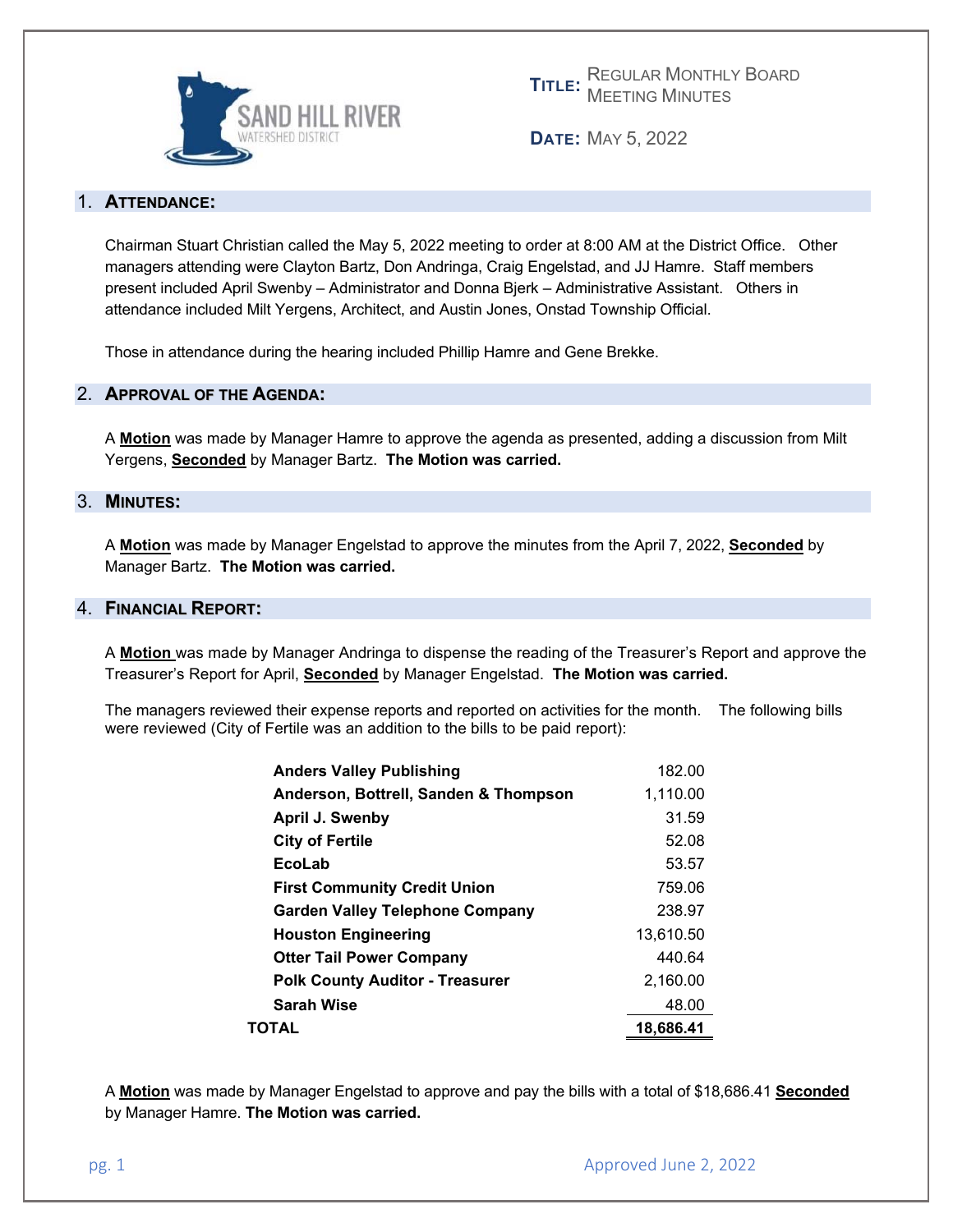# 5. **MILT YERGENS - ARCHITECT:**

Swenby and Milt Yergens have been meeting determine the best route forward for soliciting bids, and meeting statutory requirements. He indicated he'd like to revise the specifications to make the plans and specs less intimidating for local builders. He gave a brief overview of the plans and specs and some of the alternative language. He itemized how the bidding process should look. Swenby is able to verify with our district attorney to ensure compliance for the bidding process if needed.

### 6. **ADMINISTRATOR REPORT:**

**Vesledahl Wetland:** After meeting with the attorney, it was decided that he will review the proposal from MnDOT and at this time of review he will discern if MN Statue 605 will be a good fit to establish a project.

**Outlet fees:** The district attorney felt it is an appropriate claim for Project #17 to pay an outlet fee to Ditch 9, however that would have to have been done at the time of establishment. The district attorney recommends Redetermination and Consolidation. The board needs to discern and consider the options of improvements for additional outlets and the likelihood of that vs. a redetermination and consolidation. Swenby suggested that the board also consider that affordable viewing costs are available at this time. Swenby stated that the landowners should be a part of this discussion and it is important to get a good feel for what the landowners in the area would like to see.

**1W1P:** Swenby reminded the managers that she sent out an update via e-mail highlighting the district's roles in the plan. She summarized by stating that the policy committee met, in which Don Andringa will chair. Swenby created a One Watershed One Plan portal, hosted on our web-site to ensure public information is provided. The district and the planning partners are now awaiting grant agreements from BWSR to move forward with the planning stages.

The managers want to preserve the local authority.

**Manager Orientation**: Manager Andringa and Swenby both attended new manager training this winter. It was so well received, that another one is being offered on May 19 in Detroit Lakes from 1-4. Swenby encouraged all managers who have not attended to try to attend this and to let her know for registration.

**Sand Hill Water Quality/Liberty Township:** Along the Sand Hill Ditch, there have been numerous areas that have noticed changes during the high water this spring. To ensure that everything has been recorded, Houston Engineering was asked to take additional drone footage from the same vantage point as the prior years footage to run a side by side comparison for the Project Team. This footage will also be given to the Corp to address any design inadequacies from when the dams were removed. Contact has been made with the Corp of Engineers regarding earmarked areas along this stretch.

Swenby has also contacted Polk County Emergency Management to submit our damaged locations for emergency declaration funds. Swenby will submit damage assessments and work through process to submit for sites on the Sand Hill Ditch that has been affected. It is the county's hope that FEMA will step in as well as state funds. If FEMA does step in to help, they will ask for mitigated fixes of the area and place the area back to pre-disaster conditions, which might mean purchasing more right of way.

**SH Ditch:** The Corp of Engineers have not been successful at finding a viewer's report. When Swenby submitted her request, they asked "what is a viewer's report". Herrmann was able to find some documents that have assisted him with parcels that are assessed, but there is not evidence or documentation to align which parcels pay benefits vs. protection or even if a distinction was made.

**Union Lake/ Prudhomme Easement:** Easements are signed and notarized and will be recorded this month.

**Bear Park**: Swenby toured the structure and recorded images on Saturday, April 23, 2022. At that time, the structure was doing its job and water hadn't exceed the top of the structure. On Sunday, April 24, 2022, Swenby received word from a local landowner that water was over topping the emergency spillway, slightly. Chairman Christian also made a dour on April 28, 2022 and presented photos to the board of water to the North of the structure.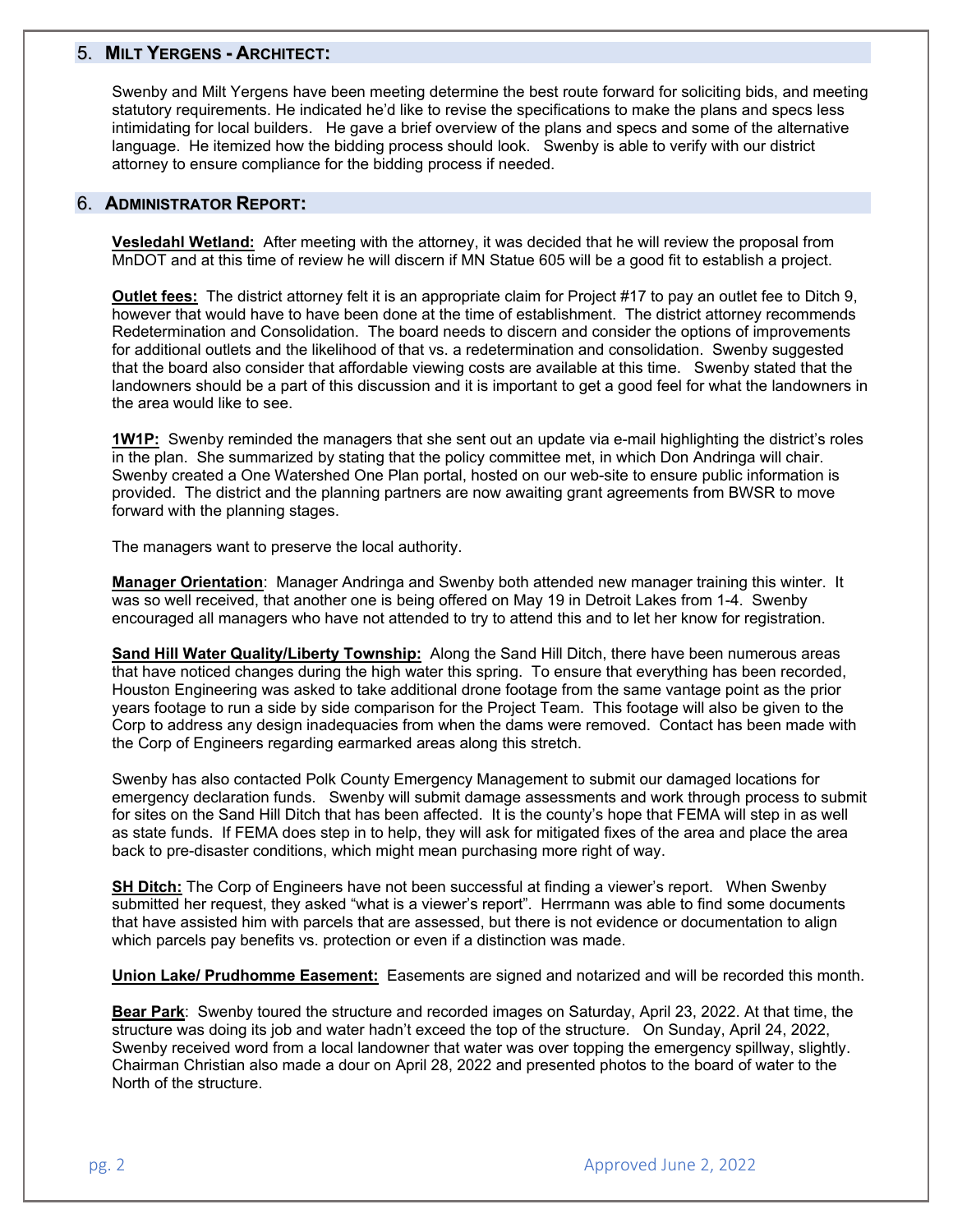**Beaver Program:** All townships were notified this month of the new beaver bounty allocation and were asked to sign new agreements. To date, two townships have responded and signed new beaver bounty agreements.

**Strategic Planning:** The managers set a date of June 16 at 8 AM for the final strategic planning meeting.

**LiDAR:** An update on LiDAR is provided to the managers.

**Verdell Olson Dam:** Troy Olson reported that the culvert is plugged and is backing up water. Swenby reviewed district records, and there are no easements or no maintenance contracts. Swenby talked to Dan Wilkens and he said that in the past there has been a time or two that the watershed district has paid for maintenance to ensure that the project functions as designed. This was one of the districts earlier projects, and this project was funded by the RRWMB. It was intended for as a flood control project and at the time, was intended to be maintained using construction fund dollars. A **Motion** was made to make a one-time obligation to financially assist and clean the plugging, and ask Swenby to work with Olson's, the watershed and the Township to move forward with an Operations and Maintenance agreement for future maintenance or easements, **Seconded** by Manager Andringa. **The Motion is carried.** 

**Jerde/Taylor Erosion Control – Project #30: It has been Swenby's to "to do" list to look into securing** easements for this area. Swenby spoke with Dan Wilkens about this area to get a little history. Wilkens told Swenby that at the time this was done, the district did not secure easements to ensure that what was done couldn't' be filled back in again, likely due to CRP agreements that were in place. Swenby stated that Wilkens said the intent was to do an easement where the landowner would be paid some for the land, and would secure that what was placed couldn't' be tilled again, or removed. Maintenance would be the landowners responsibility, not the watershed. Wilkens explained to Swenby, that this project was important and protected the township road and protected landowners on the receiving end.

Swenby found a contract between the state and the landowner, stating that the life expectancy of the project and the landowners obligations were limited to ten years, and the project is now almost 20 years old. Swenby presented an Operations and Maintenance agreement that had been drafted at the origination of the project and it was between the SWCD and the landowner (not the watershed), but it was not signed. She said she did reach out to the SWCD to see if they had agreements already in place with this landowner, because she did not want to step on another agencies toes, if this is their jurisdictional project. She had not yet received a response by the time of the meeting.

Swenby was looking for feedback and easement term preferences before she dug into this any further. This project was compared to the sediment basin program that the district financially contributes to. The district currently does not require easements or take responsibility for those projects. The managers agreed that this is an SWCD project and should be handled the same way we handle our current sediment basin program. Swenby will encourage the SWCD to obtain legal documents for this project and continue to reach out them for verification of signed agreements.

**Tile Drainage:** A landowner called to ask about our process for asking people to stop their tile pumps during times of flooding. Swenby offered that the district could send out a letter to everyone in our district who has applied for a tile permit and remind them to shut their pumps, if applicable to reduce flooding on the Sand Hill and on the Red River of the North. Chairman Christian reminded the board that our new rules, began in 2019, which regulates tile, whereas prior to 2019, permits for tiling were not regulated to that extent. The board agreed that prior tile applications would be grandfathered in without regulation at this time.

Our current rules state that it is the operator's responsibility to monitor the National Weather Service Flood Probability for the Red River and ensure that flows are closed when the NWS prediction reaches moderate flood stage. The managers asked Swenby to place a notice on the district web-site reminding people who have applied for a permit after 2019, of their permit obligations.

**Attorney Discussions**: During a meeting with the district attorney, several things were discussed and needed clarification. Swenby wanted to share with the board what she learned to maintain consistency and they are as follows:

1. Permit Applications. Our current rules and regulations state that the landowner MUST be the applicant for our permits and that the landowner must be the signature holder of the permit. He clarified that Townships are responsible for structures underneath public roads, and thus are acceptable as applicants. Furthermore, it isn't a best practice to require a landowner to take on the responsibility of the work listed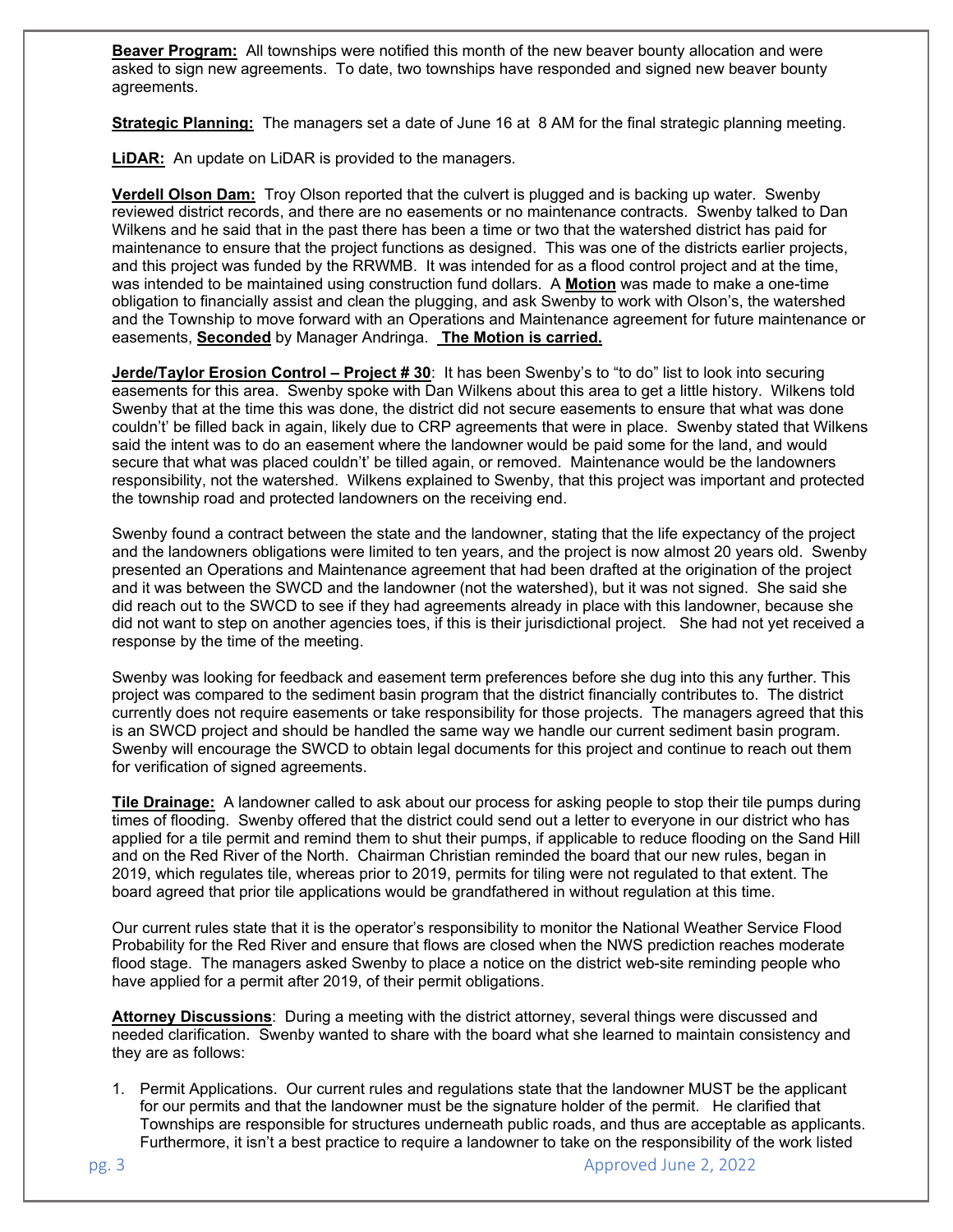on a permit, that the township is performing. It is always is best practice to obtain landowner permissions, or vice versa, township/road authority permissions.

2. Noxious Weeds: A while back, Swenby was asked at a public meeting who the responsible party was for noxious weeds in our legal ditch systems. At the time it was explained that typically the landowners have taken care of it, but there have been times where the district has paid L & M to do the spraying for weeds in the buffer. Swenby clarified with the attorney statuary responsibility for this, and he confirmed that it is not the drainage authority's financial obligation to spray for noxious weeds. The drainage authorities only responsibility is drainage, and landowners still maintain ownership, making spraying their responsibility. This is statute.

# 7. **PHILLIP HAMRE PETITION – 10 AM HEARING***.*

A **Motion** was made by Manager Bartz to recess the regular meeting at 10:00 AM and open the hearing on the petition received from Phillip Hamre to remove his parcels from the assessed area in Project # 24, **Seconded** by Manager Engelstad. **The Motion was carried.**

The floor was opened up for comments and the comments were as follows:

- 1. Gene Brekke did not have anything against Hamre's property being removed. He commented that he would like to have his parcels removed from the project.
- 2. Phillip Hamre asked why this wasn't addressed at the initiation of the project. Swenby confirmed that the minutes show that Hamre was at the preliminary hearing, but not at the final hearing, where this would have been addressed.

A **Motion** was made by Manager Andringa to adjourn the budget hearing at 10:11 AM and reconvene the regular meeting at 10:11 AM, **Seconded** by Manager Engelstad. **The Motion was carried**

# 8. **ACTION ITEMS***.*

**Phillip Hamre Petition: Project # 24:** Sitting as the drainage authority for Sand Hill River Watershed District Project No. 24, having received a Petition for Removal of Property from a Drainage System pursuant to Minnesota Statutes section 103E.805 ("**Removal Petition**") by Phillip D. Hamre, having noticed and conducted a hearing on the Removal Petition, based on the record and proceedings, **moved by Manager Engelstad seconded by Manager Andringa** to adopt the following Findings and Order:

#### **FINDINGS**

1. A petition was received from Phillip D. Hamre, owner of benefited property on the Sand Hill River Watershed District Project No. 24, requesting to remove the following property from the drainage system:

| <b>Property Description</b>                                                                                                                                                                                                                                                                                                                                                                                                                         | <b>Property Owner</b>                         |
|-----------------------------------------------------------------------------------------------------------------------------------------------------------------------------------------------------------------------------------------------------------------------------------------------------------------------------------------------------------------------------------------------------------------------------------------------------|-----------------------------------------------|
| 1. The Southwest Quarter of the Southwest Quarter<br>(SW ¼ SW ¼) of Section Thirty-six (36), Township<br>One hundred Forty-seven (147) North, Range<br>Forty-eight (48) West of the Firth Principal Meridian,<br>containing 40 acres, more or less. (Parcel ID<br>39.00234.00)                                                                                                                                                                      | Phillip D. Hamre<br>Irrevocable Land<br>Trust |
| 2. The West Half of the Southeast Quarter (W 1/2 SE<br>$\frac{1}{4}$ , the North Half of the Southwest Quarter (N $\frac{1}{2}$ )<br>SW 1/4), the Southeast Quarter of the Southwest<br>Quarter (SE $\frac{1}{4}$ SW $\frac{1}{4}$ ) of Section Thirty-six (36),<br>Township One hundred Forty-seven (147) North,<br>Range Forty-eight (48) West of the Firth Principal<br>Meridian, containing 200 acres, more or less.<br>(Parcel ID 39.00234.00) | Phillip D. Hamre<br>Irrevocable Land<br>Trust |

- 2. Of the 240-acres included in the Petition, 120-acres are prescribed benefits in the Sand Hill River Watershed District Project 24 Viewers Report based on the tracts listed below:
	- a.  $40$ -acres: NW  $\frac{1}{4}$  of the SE  $\frac{1}{4}$  of Section 36, Hubbard Township (T147N, R48W)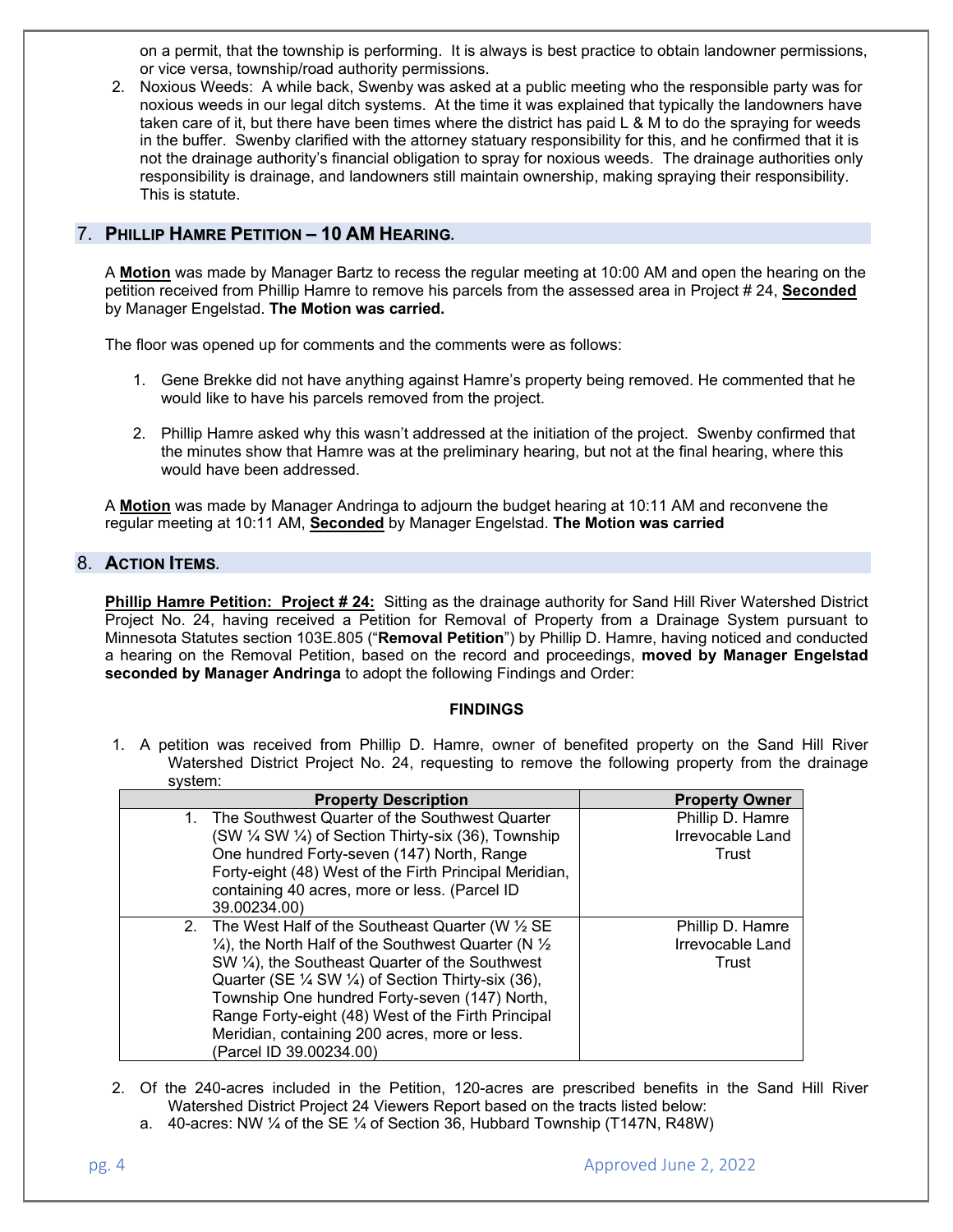- b. 40-acres: NE ¼ of the SW ¼ of Section 36, Hubbard Township (T147N, R48W)
- c. 40-acres: NW ¼ of the SW ¼ of Section 36, Hubbard Township (T147N, R48W)
- 3. A map of the portion of the Phillip D. Hamre's properties petitioned for removal is on record at the Sand Hill River Watershed District office.
- 4. The Removal Petition is in proper form and is legally sufficient and adequate for purposes of these proceedings.
- 5. A public hearing was noticed on the Removal Petition in the manner required by law and held on Thursday, May 5, 2022, at 10:00 a.m.
- 6. During the public hearing portion of the proceedings, the following persons appeared and provided comment (the Board's response is indicated in italics following each comment):
	- a. Gene Brekke did not have anything against Hamre's property being removed. He commented that he would like to have his parcels removed from the project.
	- b. Phillip Hamre asked why this wasn't addressed at the initiation of the project. Swenby confirmed that the minutes show that Hamre was at the preliminary hearing, but not at the final hearing, where this would have been addressed.
- 7. The evidence presented by Phillip D. Hamre and confirmed by staff is that drainage from the above parcels lay outside of the drainage area of Sand Hill River Watershed District Project No. 24 based on review of high-resolution LiDAR data.
- 8. The Board finds that the waters from Petitioner's property cannot significantly or regularly use the drainage system and that the property is not benefited by the drainage system.
- 9. The Board further finds that removing the portions of Phillip D. Hamre's properties requested for removal from the benefited area of the drainage system will not prejudice the property owners and property remaining in the system. Property remaining within the benefitted area will still attain benefits prescribed during the establishment of Sand Hill River Watershed District Project No. 24.

#### **ORDER**

Based on the foregoing Findings, the Board, acting as the drainage authority for Sand Hill River Watershed District Project No. 24, Orders as follows:

- 1. That the following properties be removed from the benefits roll of Sand Hill River Watershed District Project No. 24 effective for all costs incurred by the drainage system after the date of this order:
	- a. 40-acres: NW ¼ of the SE ¼ of Section 36, Hubbard Township (T147N, R48W)
	- b. 40-acres: NE  $\frac{1}{4}$  of the SW  $\frac{1}{4}$  of Section 36, Hubbard Township (T147N, R48W)
	- c. 40-acres: NW  $\frac{1}{4}$  of the SW  $\frac{1}{4}$  of Section 36, Hubbard Township (T147N, R48W)
- 2. That the property not be affected by the drainage system at any later proceeding for the repair or improvement of the drainage system and a drainage lien or assessment for repairs or improvements may not be made against the property on or after this date of this order.
- 3. That drainage from the property may be returned to the system only upon petition pursuant to statutes section 103E.401 or after future drainage proceeding determining that the property is benefited by Sand Hill River Watershed District Project No. 24.
- 4. That this order does not release the property from any current assessments for the drainage system, from any drainage lien filed on account of the drainage system before the date of this order or from any assessment or a drainage lien filed on or after the date of this order for costs incurred on account of the drainage system before the date of this order.
- 5. That its staff ensure that the benefits roll for Sand Hill River Watershed District Project No. 24 is updated in accordance with this order and that its staff conduct the necessary coordination with the Polk County Auditor to update the benefits roll for Sand Hill River Watershed District Project No. 24.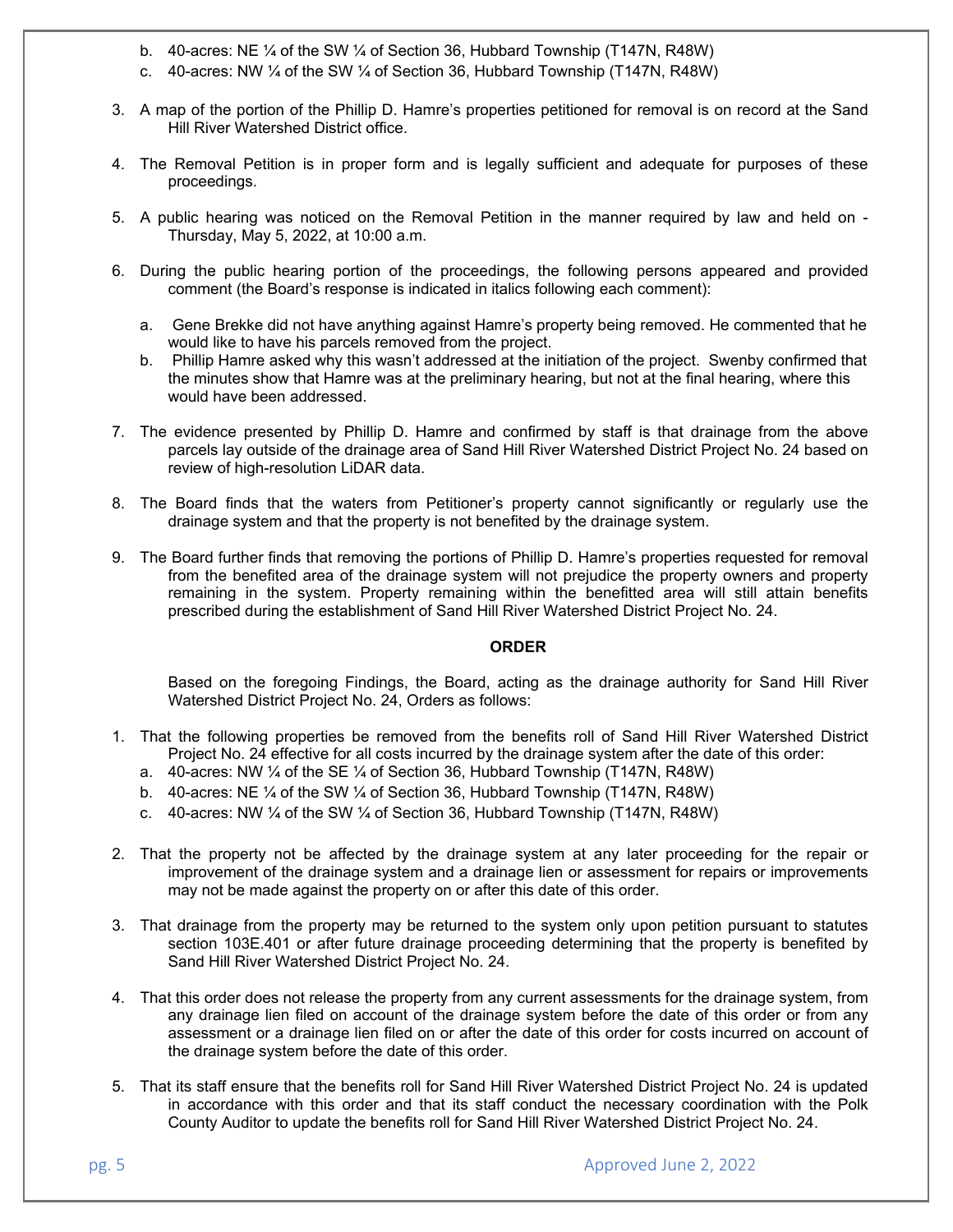After discussion, the Board Chair called the question. The question was on the adoption of the foregoing findings and order, and there were  $\frac{4}{1}$  yeas, equality examples and  $\frac{1}{1}$  abstentions as follows:

| Christian<br>Andringa<br>Hamre | Yea<br>ᆺ<br>ᄉ | Nay<br>- 1<br>- 1 | Absent | Abstain<br>ᄉ |
|--------------------------------|---------------|-------------------|--------|--------------|
| <b>Bartz</b>                   | ᄉ             | ┚                 |        |              |
| Engelstad                      | ᄉ             |                   |        |              |

### **Upon vote, the Chair declared the motion passed and the Findings and Order adopted.**

**Landowner reimbursement – Phillip Hamre:** The total amount Hamre paid into the system is \$38,341.91 and that includes all maintenance and initial assessments and interest on the initial assessments. Swenby explained that according to the records she could find, Hamre did plead his case at the preliminary hearing and did indicate his concern with these parcels, but did not attend the final hearing. LiDAR confirmed that Hamre's parcel does not benefit from the project. Three options were presented to the managers:

- 1. Do not reimburse for any expenses
- 2. Reimburse all expenses paid, less interest (\$34,944.04)
- 3. Reimburse all expenses paid (\$38,341.91)

A **Motion** was made by Manager Engelstad to reimburse Hamre the full amount of \$38,341.91, **Seconded** by Manager Andringa. Manager Hamre Abstained. **The Motion was carried.** 

**Computer Purchase:** The computers at the watershed have been starting to act up, freezing and bogging. They are over six years old. Swenby would like to be proactive instead of reactive. Two quotes are provided. They estimate an additional 5 -6 hours for labor to transfer everything over at \$125 per hour. Quotes were provided to the managers. The main computer is quoted for \$1,846.99 and the second computer is quoted for \$599.00. A **Motion** was made by Manager Engelstad to purchase new computers and hire Garden Valley to install, connect to the server, set up printers and transfer the data, **Seconded** by Manager Hamre. **The Motion was carried.**

## 9. **OTHER BUSINESS**

The managers received information from MAWD.

Gene Brekke has asked the managers to review his landownership in sections 33, 34 and 35 to determine if he can be removed from Project # 24.

## 10. **PERMITS:**

Several Permits were brought before the board. A **Motion** was made by Manager Andringa deny the following permits, **Seconded** by Manager Hamre. **The Motion was carried.** 

- Permit 22-021: Gene Haugen (Sletten Township), Sletten Township, Section 23, install a second 36" culvert
- Permit 22-022: Gene Haugen (Sletten Township), Sletten Township, Section 24, replace 60" culvert with a 36" culvert

The district has requested a hydraulic analysis report so that proper and adequate sizing can be performed. This is a legal drainage system with an assessed area. Typically a permit like this would be tabled until additional information is received, but district rules state that approval/denial must be done within 60 days from the receipt of the permit. Given that the next board meeting is early June, it is unfeasible to ask the Township to obtain this information by the next board meeting. The Township can reapply and submit the analysis. The district then can adequately size the culverts.

• Permit 22-023: Emily Lundin, Woodside Township, Section 23, Install culvert (not in our watershed district)